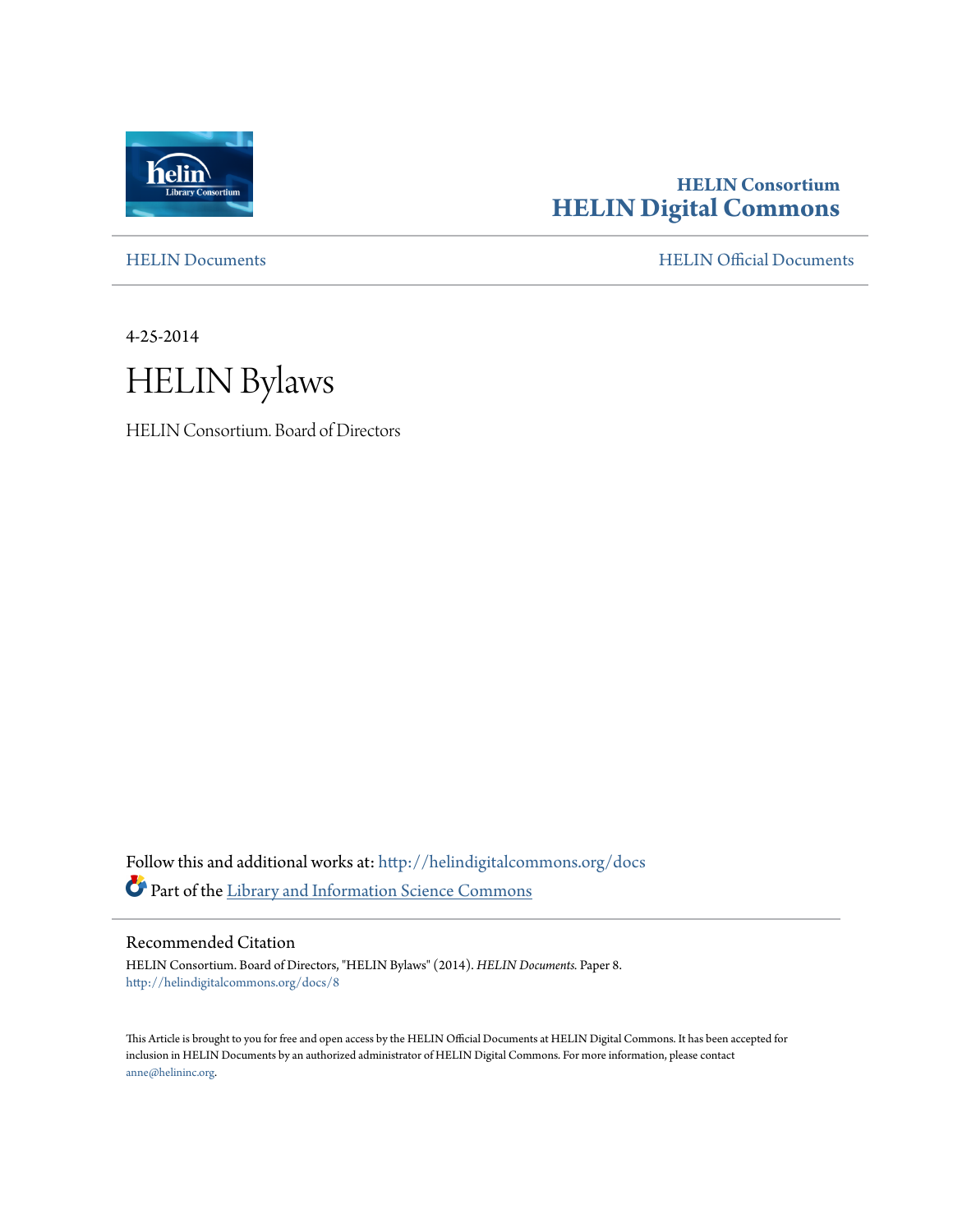

#### **The Higher Education Library Information Network (HELIN), Inc. BYLAWS (Approved 4.25.14)**

#### **PREAMBLE**

These Bylaws are based upon the *HELIN Agreement for Integrated Library and Information Services* for The Higher Education Library Information Network (HELIN), Inc. (hereinafter referred to as HELIN or the HELIN Library Consortium), and the *HELIN Policy Governance Manual*. Those documents represent authoritative and binding obligations and expectations on the part of all parties, and these Bylaws are an extension of those documents. It is acknowledged by all parties that the *HELIN Agreement for Integrated Library and Information Services* and the *HELIN Policy Governance Manual* are the ultimate authority in any question relating to the governance or functioning of the consortium, and in no event may Bylaws be created which violate, supersede, or compromise the language and terms of those documents.

#### **ARTICLE I: Mission and Vision**

#### **MISSION**

The mission of HELIN is to continually develop and sustain cooperative initiatives to enhance library resources, systems and services for all member institutions.

#### **VISION**

HELIN aspires to collaboratively lead innovation in library and information services for the enhancement of higher education and learning.

Guided by its Mission and Vision, the consortium's goals serve as the "outcomes" against which the board designs and thus pursues all initiatives. The Mission, Vision, Goals are delineated in the *Mission, Vision, Goals Document.* 

#### **ARTICLE II: Membership**

1. Membership is by invitation and at the discretion of the HELIN Board of Directors. Guidelines for membership categories are established by the Board, and delineated in the *HELIN Membership Categories Document.* There are two categories of membership—Governing Members and Affiliate Members. Only Governing members are entitled to a seat on the Board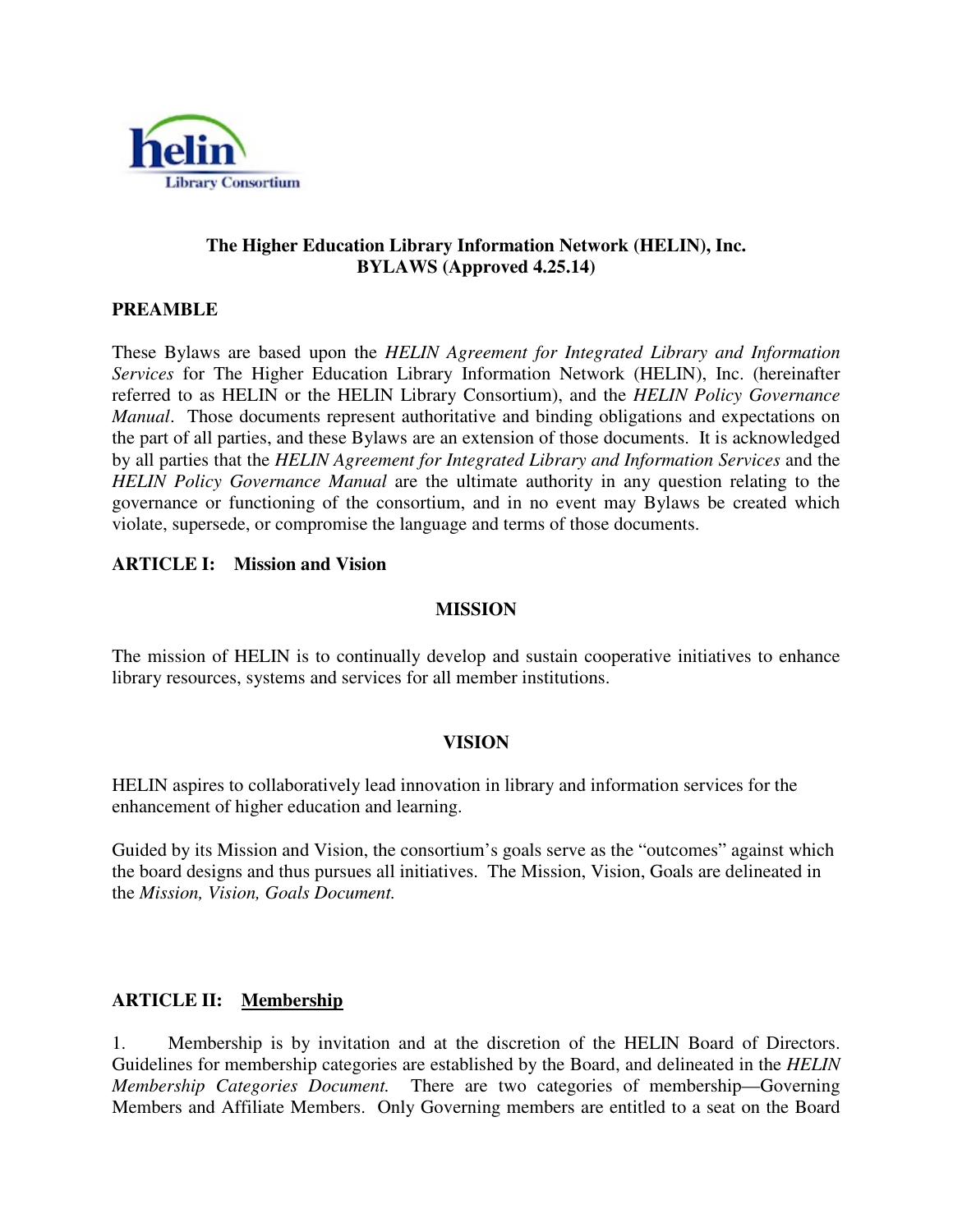of Directors. New members may be required to pay a one-time fee, determined by the membership category and guided in the *HELIN Membership Categories Document*.

2. In order to add any new member, there must be a vote in favor of membership by at least seventy-five percent (75%) of all the current governing members.

3. With cause, membership can be revoked by a vote of at least seventy-five percent (75%) of all the current Governing members. Grounds for revocation of membership from the consortium may include but are not limited to non-payment of consortium fees, for willful disregard of the *HELIN Agreement for Integrated Library and Information Service, HELIN Membership Categories Document* and the *HELIN Policy Governance Manual* or for malicious damage to the organization by a member institution.

4. Any member institution can, at its discretion, withdraw from HELIN. Membership withdrawal will be effective 180 days after written notice. The Board of Directors will decide upon separation fees. The consortium may charge the costs of separation to the withdrawing institution, and the fees already paid will not be reimbursed.

5. In the event of the dissolution of the organization, all assets will be distributed to institutions that are members at the time of dissolution, in amounts to be determined by the Board of Directors.

## **ARTICLE III: Operations**

1. The HELIN Board of Directors will employ an Executive Director and any other required staff. The Executive Director is responsible for the day-to-day operation of the organization, and the supervision of the HELIN Office staff. The duties, responsibilities, linkage to the Board and limitations of the Executive Director are delineated in the *HELIN Policy Governance Manual*.

## **ARTICLE IV: Governance**

1. HELIN is governed by a board of representatives one (1) from each Governing member institution, called the Board of Directors. The duties and responsibilities of the Board are delineated in the *HELIN Policy Governance Manual*. The Board will govern using a policy governance model, and adhering to the *HELIN Policy Governance Manual.* The board will govern with an emphasis on (a) outward vision rather than an internal preoccupation, (b) encouragement of diversity in viewpoints, (c) strategic leadership more than administrative detail, (d) clear distinction of board and chief executive roles, (e) collective rather than individual decisions, (f) future rather than past or present, and (g) proactive rather than reactive. On any issue, the Board must ensure that all divergent views are considered in making decisions, yet must agree upon a single organizational position.

2. The HELIN Executive Director executes the strategic choices that the board has framed as outcomes. There are two aspects to these choices: the Executive Director determines the objectives, and HELIN Office staff allocates resources to achieve the objectives. Thus, the Executive Director is accountable for the day-to-day operation and is the articulator and executor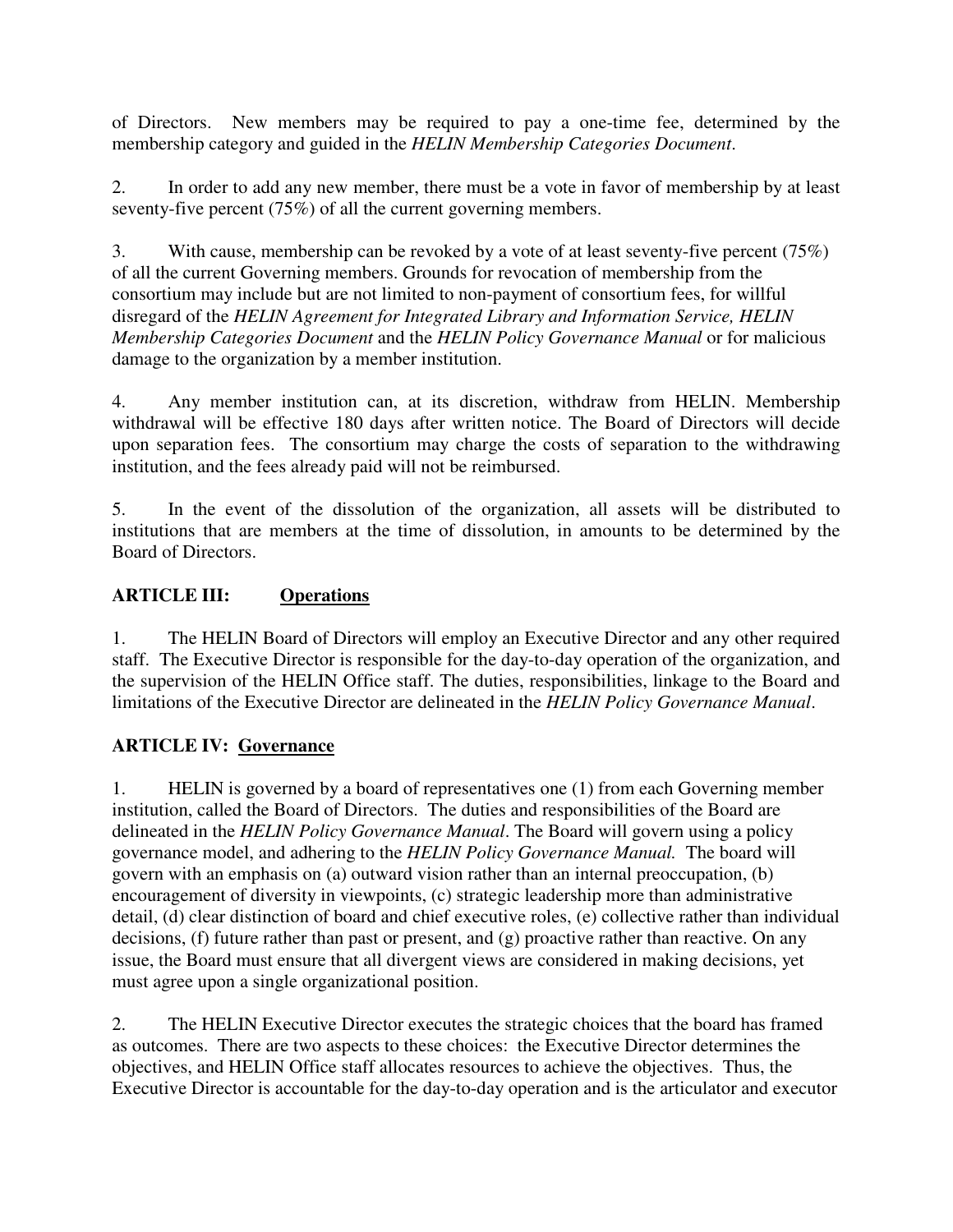of strategy. In addition, the Executive Director attends and is an ex officio, non-voting member of the Board of Directors and Executive Board.

# **ARTICLE V: Board of Directors Meetings**

1. Board meetings shall be held at least four times a year, September, December, March, and June, at a location agreed upon by the Governing Members. The Chair shall be responsible for the orderly conduct of each Board meeting. The duties and responsibilities of the Chair are delineated in the *HELIN Policy Governance Manual*. A special meeting of the Governing Members may be called at any time by the Chair, a majority of the Board of Directors, or the Executive Director. At least five days prior to the date fixed for the holding of any Board of Directors meeting, notice shall be sent via electronic mail or U.S. Postal Service notifying members of time, place and information concerning the meeting.

2. Two-thirds of the total Governing membership constitutes a quorum for all Board meetings. At the meeting when the annual budget is approved, full Governing Member vote is required. If unable to obtain full Governing Members attendance the Chair may request that a vote by email be permitted.

3. Each library representative from a Governing Member institution is entitled to her/his vote. Voting by email is permitted. The vote shall be recorded by the Chair and reported to the Secretary for inclusion in the Minutes of the meeting in which the motion was made.

4. Majority constitutes the vote. When a quorum is present, the vote of the majority of the governing members at such a meeting shall be the vote of the HELIN Board of Directors, unless a greater vote is required by the Agreement or by these Bylaws.

5. It is expected that the HELIN Board member will be the chief library administrative officer at each Governing Member institution. In lieu of the chief librarian, another senior staff from that institution may represent it on the board. Such representatives must be approved by the HELIN board and be the same person all the time. In effect, there will be no rotating representatives.

6. The Board will continue to discuss and update the *HELIN Policy Governance Manual*. The Board will direct, control and inspire the organization through the careful establishment of Board written policies reflecting the Board's values and perspectives. The Board's major policy focus will be on the intended long term outcomes for all members and/or customers**,** not on the administrative or programmatic means of attaining those effects.

7. The Board will cultivate a sense of group responsibility. The Board, not the consortium staff, will be responsible for excellence in governing. The Board will initiate policy. The Board may use the expertise of individual Board members to enhance the ability of the Board as a body, rather than to substitute the individual judgments for the Board's values.

8. The Board will enforce upon itself whatever discipline is needed to govern with excellence. Discipline will apply to matters such as attendance, preparation for meetings,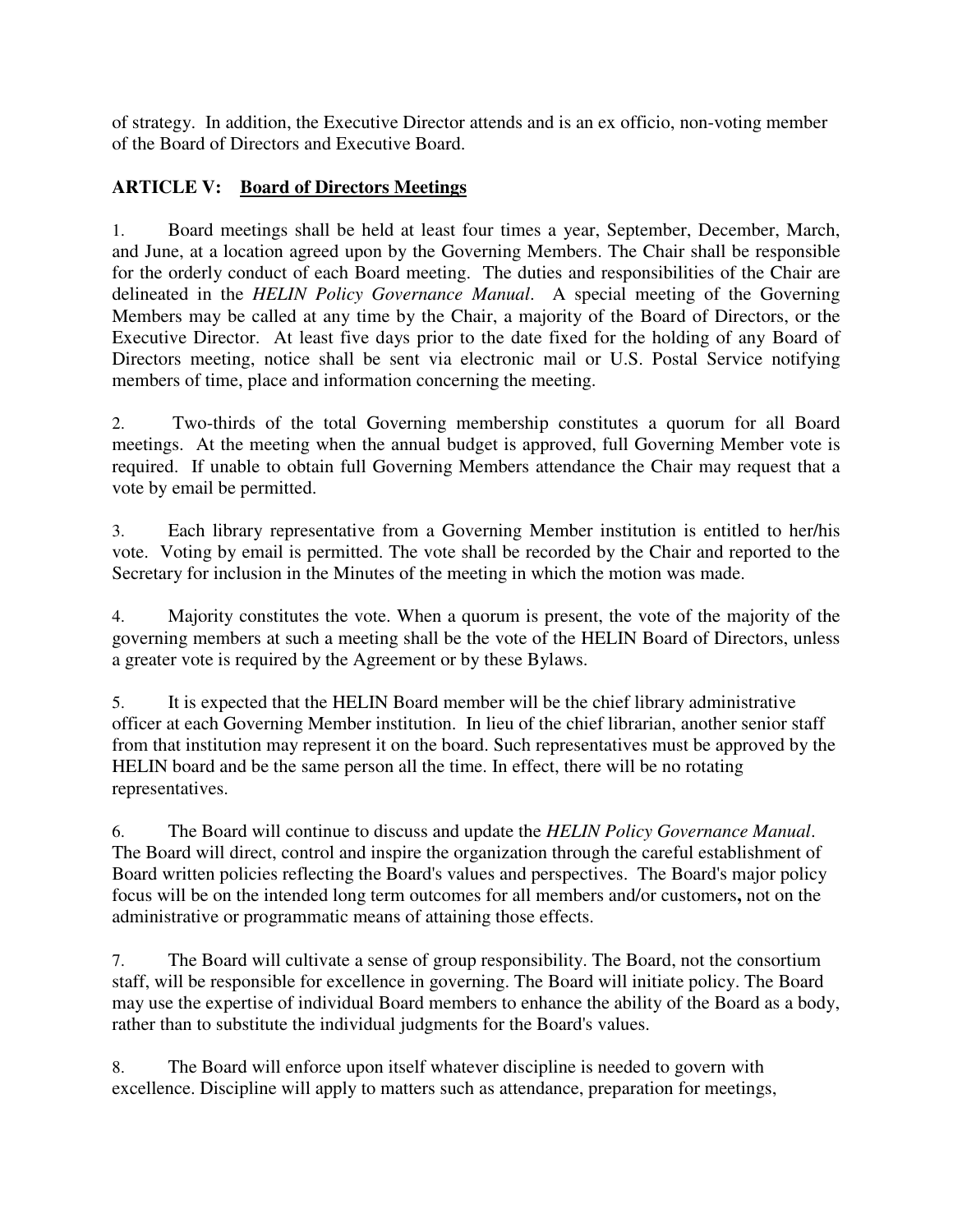policymaking principles, respect of roles, and ensuring the continuance of governance capability. Although the Board can change its governance process policies at any time, it will observe them scrupulously while in force.

9. Continual Board development will include orientation of new Board members in the Board's governance process and periodic discussion of process improvement.

10. The Board will allow no officer, individual, Working Group, Task Force or Affinity Group of the organization to hinder or be an excuse for not fulfilling its commitments.

11. The Board will monitor and discuss the Board's governance process and performance. Self-monitoring will include comparison of board activity and discipline against the HELIN governance model

# **Article VI: Annual Meeting**

1. The Board will hold an annual consortium-wide business meeting at the beginning of each fiscal year to discuss the financial status of the organization, and outline HELIN's mission, goals and strategic initiatives.

# **Article VII: Parliamentary Authority**

1. Robert's Rules of Order (most recent edition) will be used in the conduct of business at Board of Director's meetings, and at any meetings conducting the business of the organization.

# **Article VIII: Executive Committee**

1. The Executive Committee shall be composed of the Board Chair, Past Chair, Vice-Chair, Treasurer, Secretary and Executive Director (ex officio).

2. The Executive Committee shall have all of the power of the Board of Directors between meetings, but cannot modify any action taken by the Board.

3. The Executive Committee shall meet on a regular basis between Board meetings, or at the call of the Chair or Executive Director.

4. The Chair shall be responsible for the orderly conduct of each Executive Committee meeting. The rules for quorum and voting at meetings apply.

## **Article IX: Elections**

1. The Executive Committee shall consist of elected officers from Governing member institutions:

- Chair, two year term, non-renewable
- Vice-Chair, Chair Elect, two year term, non-renewable
- Past Chair, two year term, non-renewable
- Treasurer and Secretary, two year term, renewable

The Nominating Committee shall be comprised of the Past Chair, and one member elected by the Board not serving on the Executive Committee. The Committee will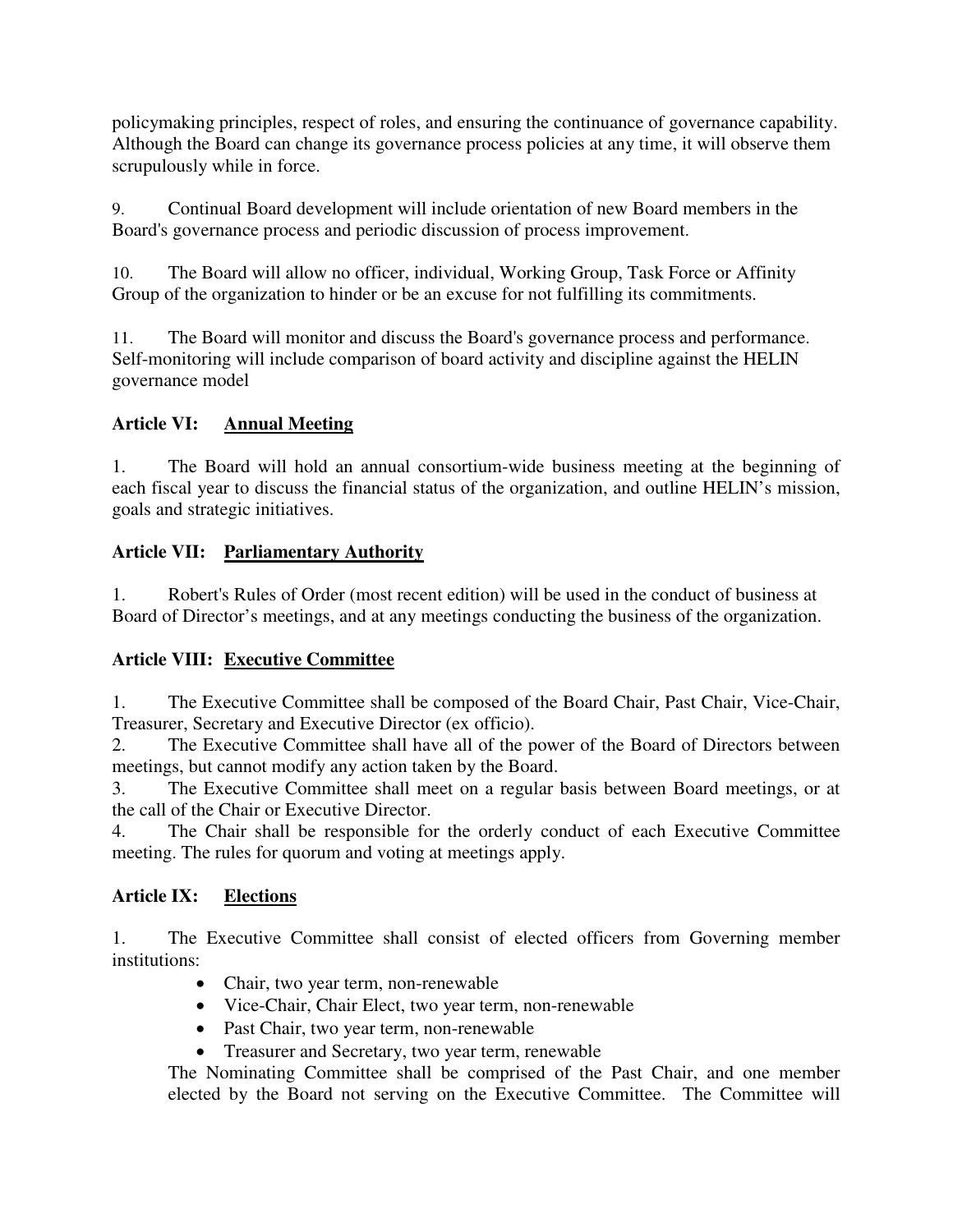present at least one nominee for each elective office provided for in these bylaws, and shall forward these recommendations to the Secretary for inclusion in the agenda for the June meeting.

2. Nominations may be made from the floor.

3. Elections will be by secret ballot.

4. Balloting will be conducted by the Nominating Committee who will report the result at the same meeting the election is held.

5. A nominee receiving a majority of votes cast for the position will be declared elected, and shall serve until the next election for that position.

6. In the event an office becomes vacant before the end of the two year term, a special election will be held for that office. The elected officer will then serve out the two year term.

## **Article X: Financial Audit Committee**

1. The Audit Committee will include the Treasurer and two members of the Board who are not on the Executive Committee. They will be selected by the Board for a two year term.

2. The Audit Committee requests specification of scope of audit prior to outside audit every two years commencing with the election of the Executive Committee.

3. The Audit Committee has the authority to incur no more than an amount approved by the Board for direct audit charges.

4. A new auditor will be selected at least every six years. In the event of a single source vendor, a new field team will be required at least every three years.

5. The Audit Committee will meet with HELIN staff at mid-year to review HELIN's financial activities and will report back to the HELIN Board at its next regular meeting.

6. The Audit Committee will set the date to meet with the auditor to review the annual audit. The audit will be presented to the board no later than two weeks after the Audit Committee meets with the auditor.

## **ARTICLE XI: Work Groups, Task Forces and Affinity Groups**

1. The focus of Board Work Groups and Executive Task Forces will be on executing the organization's strategic action agenda delineated in the mission and goals. Before any Task Forces are formed, the Board prepares, in concert with the Executive Director, a short list of work priorities for the year.

2. Staff-driven Affinity Groups support the organization's mission and goals as stated in the HELIN Policy Governance Manual.

3. The Appendix portion of the HELIN Policy Governance Manual delineates the criteria for the establishment of Work Groups, Task Forces and Affinity Groups

## **ARTICLE XII: Financial matters**

1. The fiscal year for the HELIN budget is July 1 through June 30. Each June the Board of Directors shall adopt a budget for the coming fiscal year. To facilitate budget planning at the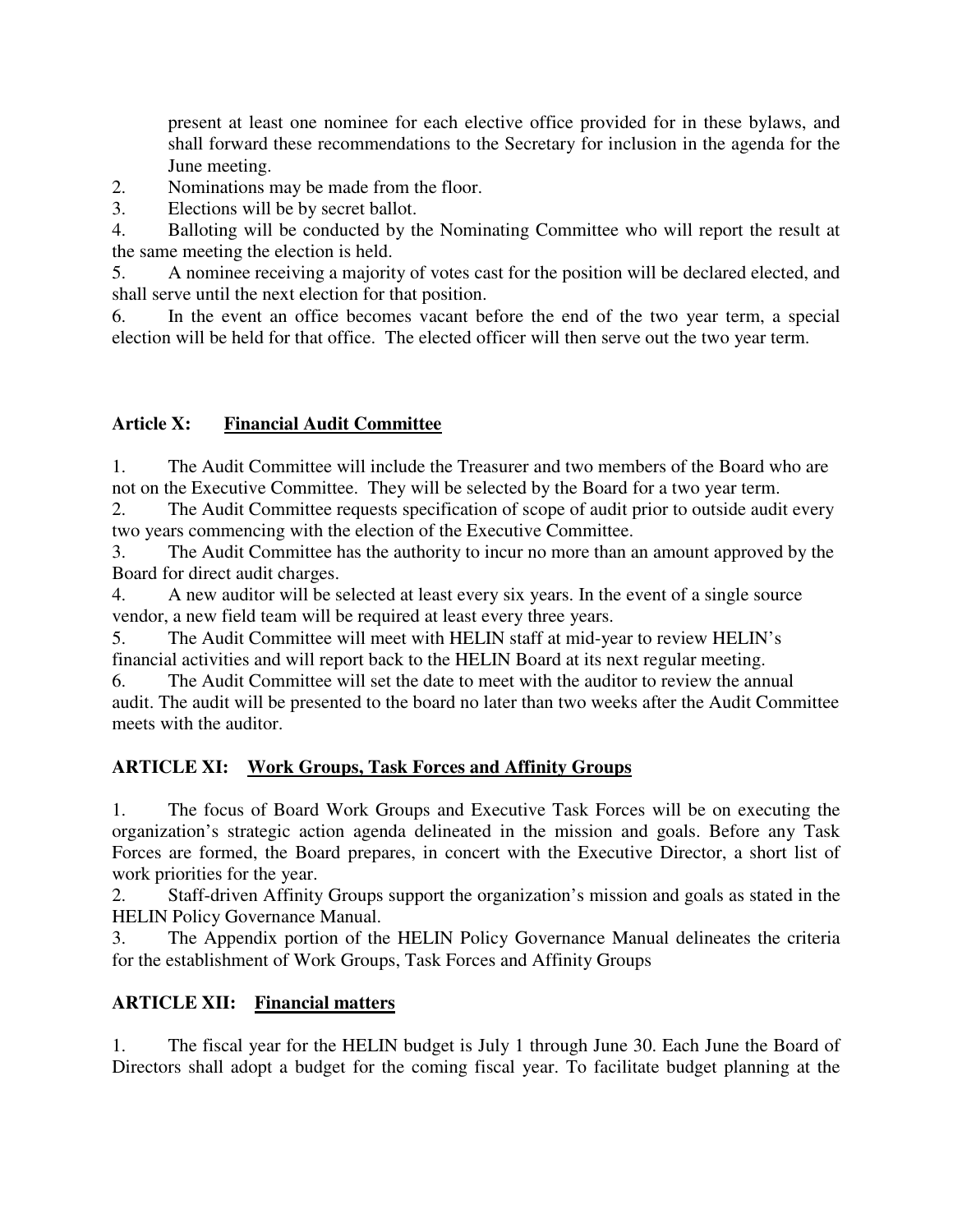member institutions, each Fall the Board reviews and adopts a planning budget for the next fiscal year.

2. The Executive Director and the Treasurer prepare the budget and present it to the Board.

3. Annual membership dues and fees, as set by the adopted budget, are billed to the member institutions at the beginning of HELIN's fiscal year, and are due within 30 days, unless another payment schedule is agreed.

## **ARTICLE XIII: Shared Library Catalog**

1. All member libraries (Governing and Affiliate) will contribute bibliographic records that meet the quality and standards delineated in the HELIN Cataloging Manual. The members will strive for the best possible quality for the Union Catalog, and to this end agree to cooperatively resolve quality issues for individual records and for local practices affecting the union catalog.

2. When a member library (Governing or Affiliate) withdraws or membership is revoked that member library is directly responsible for all costs associated with the removal of its data from the HELIN server and the Union Catalog, and any other costs associated with the discontinuation of its participation in HELIN.

## **ARTICLE XIV: Amendment of Bylaws**

1. These Bylaws may be amended by a two-thirds vote of the members present at any regular or special meeting of the Board of Directors (vote may be submitted in writing as a secret ballot, if so requested). Notice and proposed changes or amendments must be submitted in writing to each member at least fourteen (14) days in advance of the scheduled vote.

1 February 2002, original approval.

Bylaws amended on 18 December 2002. Bylaws amended on 12 March 2003. Bylaws amended on 11 June 2003. Bylaws amended on 23 October 2003. Bylaws amended on 13 September 2005. Bylaws amended on 19 February 2010. Bylaws amended on 15 June 2012 Bylaws amended on 25 April 2014

#### **Addendum:**

At the date of original implementation of the above Bylaws, Governing Member institutions included:

Bryant College